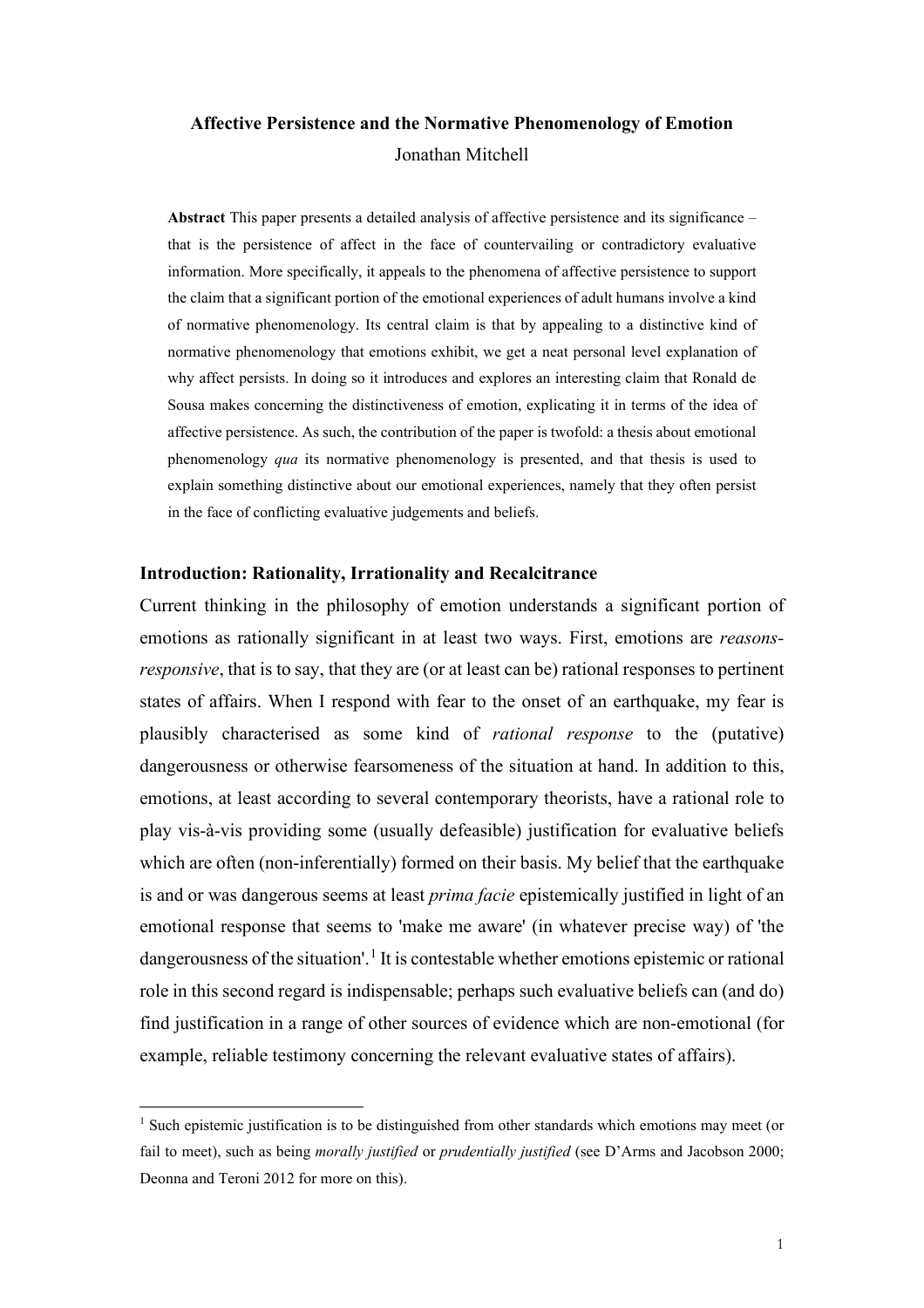Notwithstanding these two ways (no doubt there are also others) in which emotions can be rationally significant, there are a range of cases and contexts in which our (and others) emotions warrant the label of being irrational (or at least fall short of some ideal of being *rational responses*). Classic cases drawn from everyday experience are the emotional responses constitutive of a range of *phobias*, which might also be called *irrational fears* (where the term 'fear' can be interpreted somewhat loosely to refer to a cluster of negative emotions which will typically include anxiety, disgust, repulsion etc.). For example, an individual who has an 'irrational fear' of spiders (an arachnophobe) will experience strong feelings of disgust, anxiety, panic, and so on, when confronted (say in visual perception) with a small house spider which is entirely harmless. Less extremely, consider cases of what are commonly referred to as recalcitrant emotions, such as a strong fear of flying, which persists in the face of one's sincerely held evaluative belief that *flying is not dangerous*. The precise character and the extent of (putative) irrationality in play in such cases is a matter of significant debate.<sup>[2](#page-1-0)</sup> After all, there is surely a difference in the degree of irrationality between someone who has a certified phobia and someone whose emotions in particular instances clash with their (supposed) better evaluative judgement. However, it seems fair to say that such recalcitrant emotions fall short of an ideal of *reasonsresponsiveness*, where we would certainly prefer it, and indeed expect in standard or 'good' cases, that our emotions are responsive to the *evaluative facts* (such as they are, and insofar as we are in a position to recognise them).

Presumably, the irrationality of a recalcitrant emotion, at least as standardly conceived, however, is not merely that the emotion fails to track or be sufficiently responsive to the kind of evaluative facts ('flying is not dangerous') that are, we assume accurately, represented in our conflicting evaluative belief(s) and judgements about the relevant states of affairs. Rather, what is striking about so many of these kinds of cases, at least from the viewpoint of rationality and common-sense psychology, is the *persistence* of the emotion in the face of conflicting information, usually information of evaluative import, which we might reasonably expect to quell the emotional response, or at least lessen its felt strength.

<span id="page-1-0"></span><sup>2</sup> See, e.g., D'Arms and Jacobson 2003; Helm 2001; Brady 2007: 273-84; Döring 2014: 124-6; Grzankowski 2017: 641-51.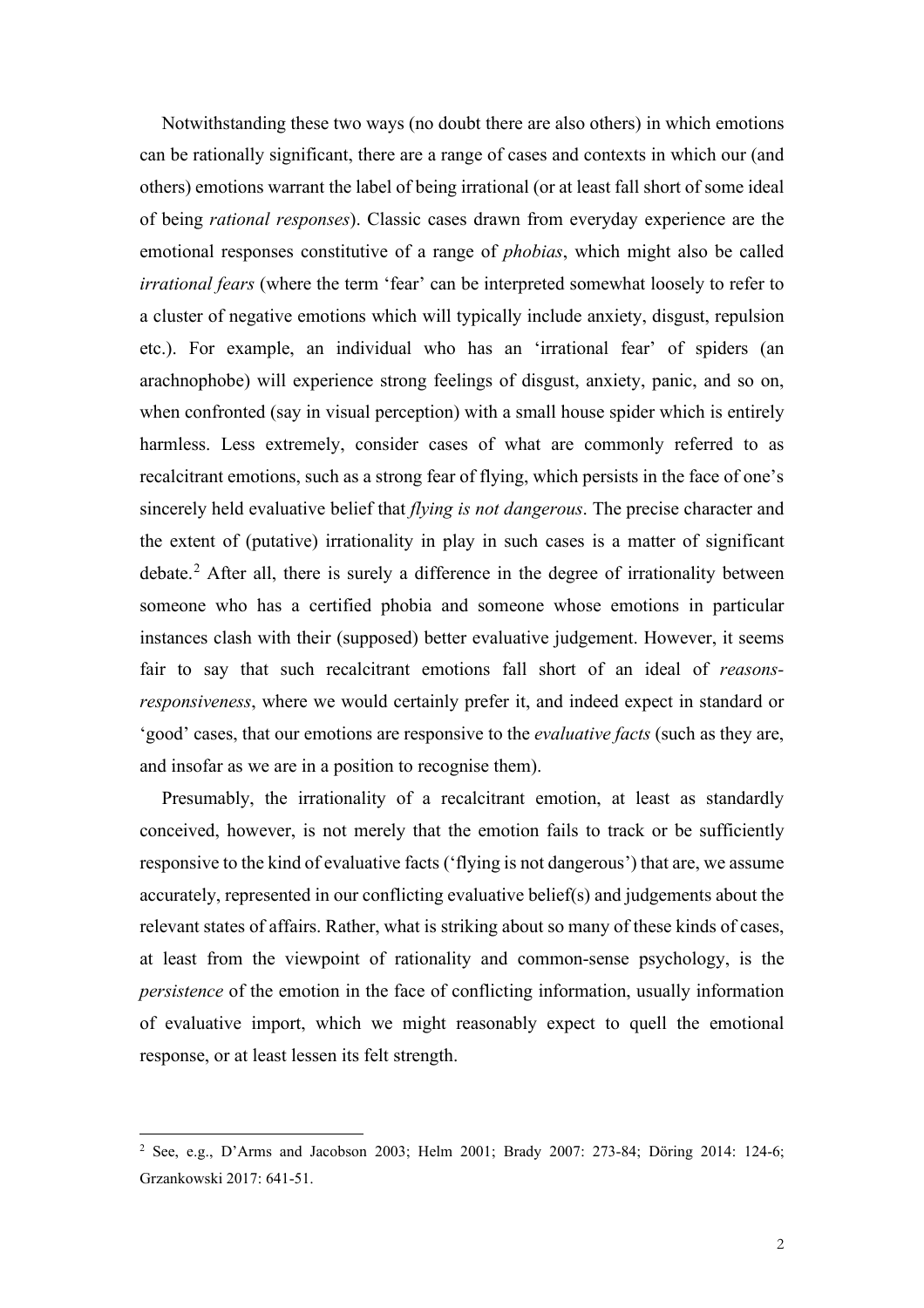In recent work, I have labelled this latter phenomenon 'affective persistence'.<sup>[3](#page-2-0)</sup> It is evidently a feature of many paradigm cases of recalcitrant emotion, or at least those in which the relevant conflicting states – the emotion and the evaluative belief – are both *present to consciousness*. [4](#page-2-1) Many discussions of recalcitrant emotions take affective persistence and its presence in the relevant cases as a starting point and then go on to examine the significance of the possibility of recalcitrant emotion for understanding and assessing various theories of emotion in terms of the kinds of states emotions are.<sup>[5](#page-2-2)</sup> My interest in this paper will partly be in presenting a more detailed analysis of affective persistence itself and its significance. More specifically, I want to appeal to the phenomena of affective persistence to support the claim that a significant portion of the emotional experiences of adult humans involve a kind of normative phenomenology. My central claim will be that by appealing to a distinctive kind of normative phenomenology that emotions exhibit, we get a neat personal level explanation of why affect persists. The precise details of what this normative phenomenology amounts to will be clarified in due course.

The discussion will be structured as follows: section 1 will introduce an interesting claim that Ronald de Sousa makes concerning the distinctiveness of emotion, explicating it in terms of the idea of affective persistence. Section 2 will then introduce the idea that emotional experiences exhibit a kind of normative phenomenology. And finally, section 3 will explain why if we accept that emotions have the kind of normative phenomenology appealed to in section 2, we get a neat explanation of why affect persists in the kinds of cases introduced above (principally recalcitrant emotions). The contribution of the paper is, therefore, twofold: a thesis about emotional phenomenology *qua* its normative phenomenology is presented, and that thesis is used to explain something distinctive about our emotional experiences, namely that they often persist in the face of conflicting evaluative judgements and beliefs.

# **1. A Parallel Epistemic World**

<span id="page-2-0"></span><sup>3</sup> See Mitchell 2021: Ch.5.

<span id="page-2-1"></span><sup>4</sup> I take it that most discussions of recalcitrant emotion concern at the very least personal level conflicts, if not more strongly episodic states that stand in marked *conscious* conflict (e.g., my occurrent fear as I board the plane and my concurrent conflicting judgement that flying is safe).

<span id="page-2-2"></span><sup>5</sup> See, for example, the authors referenced in fn.2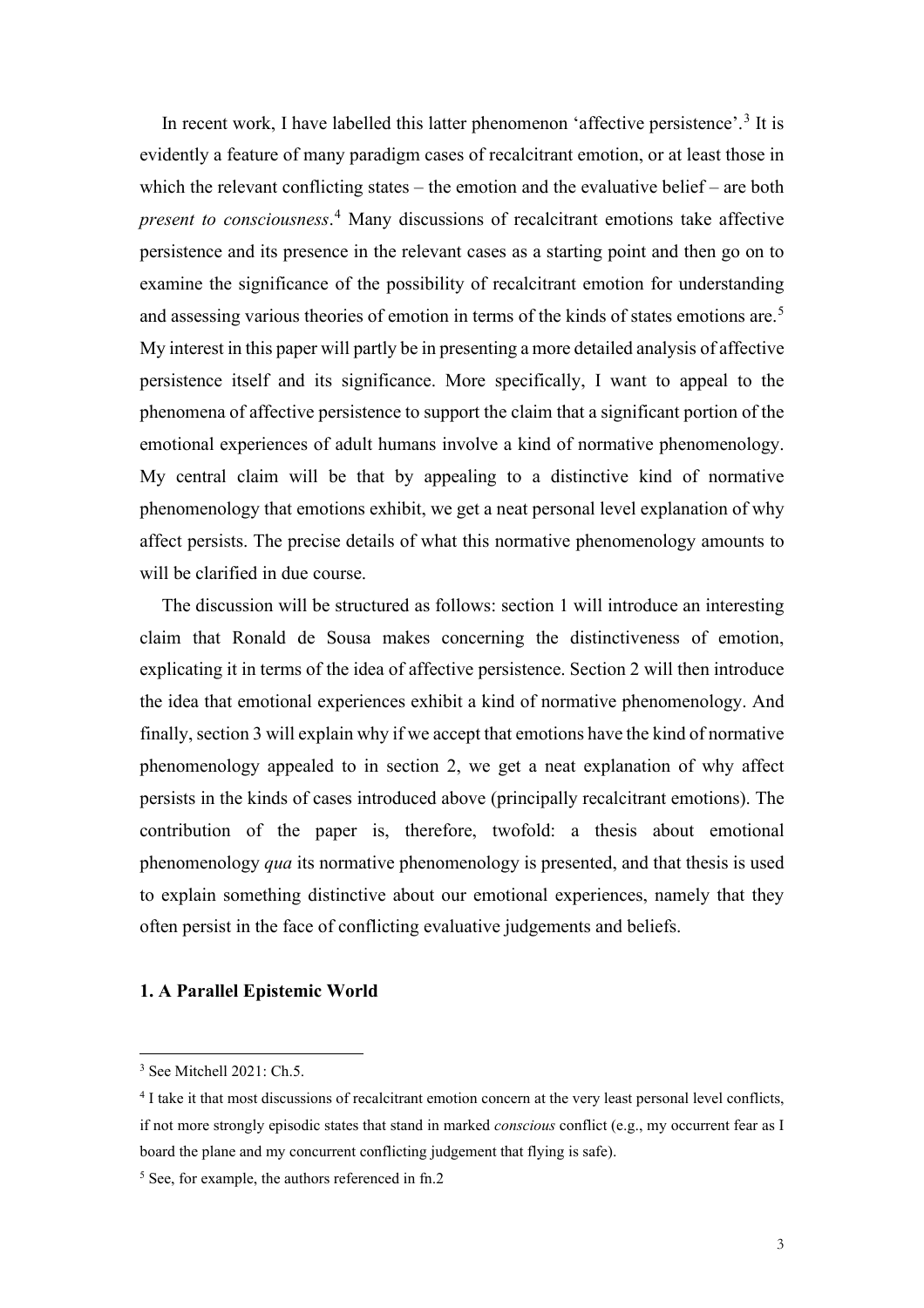In his discussion of emotions and their rationality Ronald de Sousa says the following about affective persistence, pointing towards a case of recalcitrant emotion and gesturing towards a philosophical implication of it:

Cases where disbelieving in ghosts, say, *fails to dispel* the fear of ghosts encourage the thought that emotions form a sort of parallel epistemic world.  $(1987: 115, \text{my emphasis})^6$  $(1987: 115, \text{my emphasis})^6$ 

Interestingly, this case is not a standard case of a recalcitrant emotion in terms of a subject's holding or otherwise making an evaluative judgement that conflicts with an evaluative appraisal either constitutive of or significantly linked to their emotional response. Disbelieving in ghosts is not quite the same thing as *believing that ghosts are harmless*, although one might think that if one does not believe X exists, then it would be odd to believe that X is dangerous or can do one harm (at least so long as it does not come into existence somehow). [7](#page-3-1) Notwithstanding this caveat, one might think a reasonably familiar pattern of 'anti-recalcitrant reasoning' might be offered to our friend who fears ghosts. We might say *you should not fear ghosts since you do not believe that ghosts exist* (of course, the individual could rehearse this reasoning themselves). While the presumed defeating consideration here is expressed in an existential judgement about some putative entity, rather than a conflicting evaluative judgement about some (existing) particular object (e.g., *contra* emotion, we judge that the dog is harmless, that house spiders are harmless etc.), the broad idea familiar from these sorts of cases remains the same: despite the soundness of the anti-recalcitrant reasoning, the *affect persists* in the face of a belief which we take to accurately match reality, *pace* the emotion which seems to have in some significant sense gone awry.

<span id="page-3-0"></span><sup>&</sup>lt;sup>6</sup> De Sousa continues: 'So perhaps does the related case of emotions experienced in the context of fiction'. There is debate concerning whether emotions directed towards *fictitious* particular objects are genuine cases of emotion, quasi-emotions, or perhaps genuine cases of emotion but which are nonetheless irrational (see Walton 1978 and Teroni 2019: 113-128 for discussion). For my purposes, it is not important to resolve this issue, although I certainly think it would be a mistake to think of emotions in response to fiction as cases of recalcitrant emotion.

<span id="page-3-1"></span> $<sup>7</sup>$  NB: there is an obvious difference between believing something is, in fact, dangerous to one and</sup> believing that something *would be* dangerous if it existed.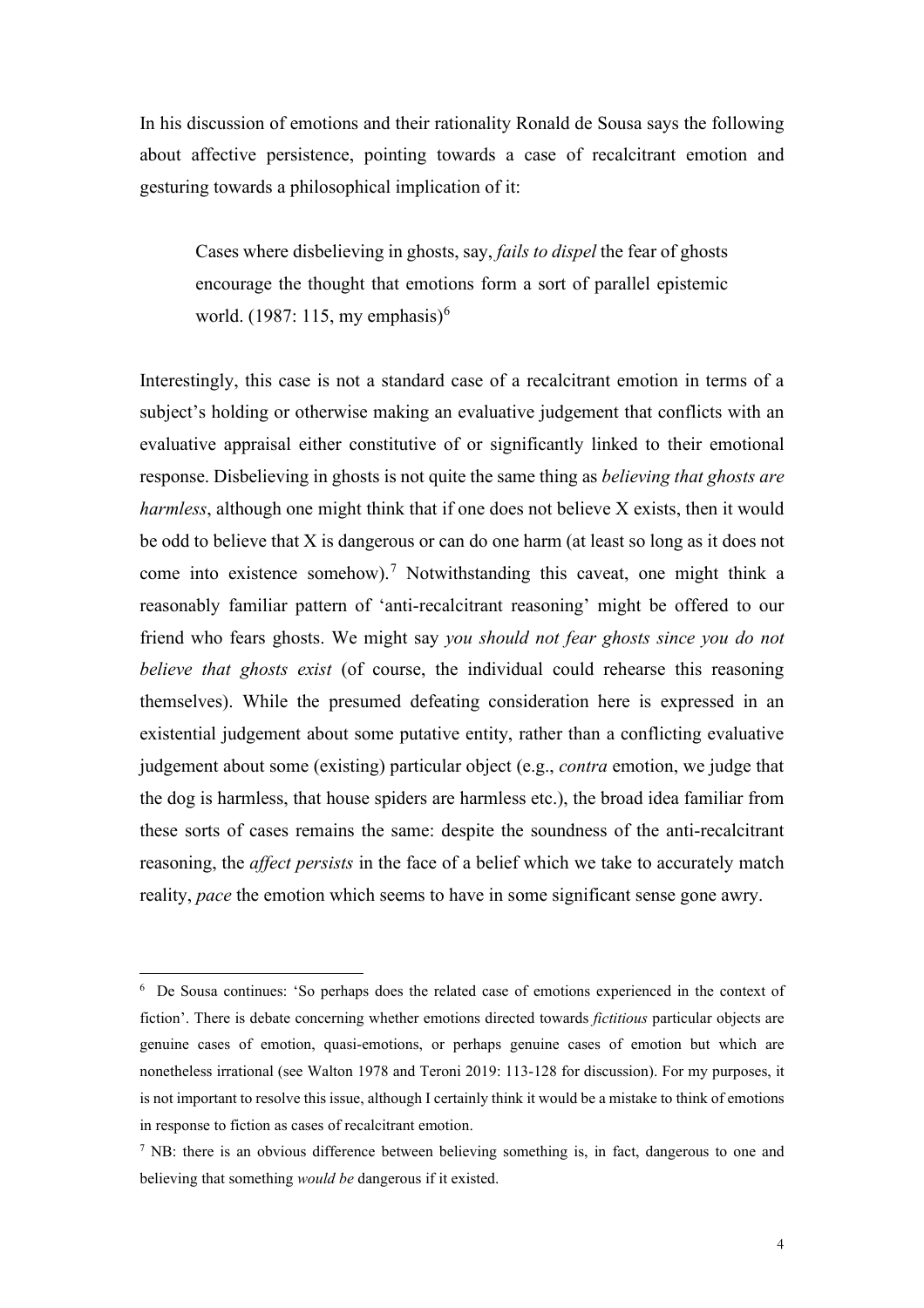Now, at this point it might be noted that what matters in such cases – at least in terms of understanding some such subject's personal level psychology - is not whether or not the relevant conflicting belief or judgement is an instance of knowledge, that is, whether it does match the facts. Rather, from the perspective of understanding a subject's psychology and to gain a better or a more accurate picture of the significance of such episodes, it is enough to grant that the subject *sincerely believes* the relevant conflicting or defeating proposition, in this case, the proposition <ghosts do not exist>.

Further to the above, insofar as we are interested in trying to get a better handle on the phenomenon of affective persistence and the phenomenology of emotion connected to it, our interest is primarily in affective persistence as it is manifest to the subject who is undergoing *fear in this instance*, that is as an episodic emotional experience. The way in which, as de Sousa puts it, 'disbelieving in ghosts…fails to dispel the fear of ghosts' is presumably meant to refer (at least principally) to those familiar everyday instances in which the *fear* is episodically manifest. After all, from the subject's point of view, they might – say in conversation – assert that they *don't fear ghosts* and even cite their disbelief in such entities as some form of evidence to that effect: "of course I don't fear ghosts, I don't even believe they exist". Nonetheless, on a dark night, alone in a 'spooky' house, that creeping feeling of an ephemeral presence starts to dominate their thoughts and feelings, and they are overcome with fear concerning the possible spectre haunting their living quarters; at that moment, they could hardly deny that they are afraid of ghosts, experiencing, as they are, an occurrent fear whose intentional object is precisely just that, and yet they may well concurrently believe that ghosts do not exist.

Given this discussion, let's define affective persistence as follows:

Affective Persistence: The fact that deflating judgements and thoughts whose contents we might expect to temper or negate the emotional response paradigmatically fail to have any substantial effect *during the emotional episode*. The *affect persists* regardless.

Now, given that we are clear on this much, we can rephrase de Sousa's claim: generalising, affective persistence 'encourages the thought', as he puts it, that *emotions form a sort of parallel epistemic world*.

There are at least two readings of this claim that are mundane and don't suggest any distinctive theses about emotions, their epistemology, or their phenomenology. The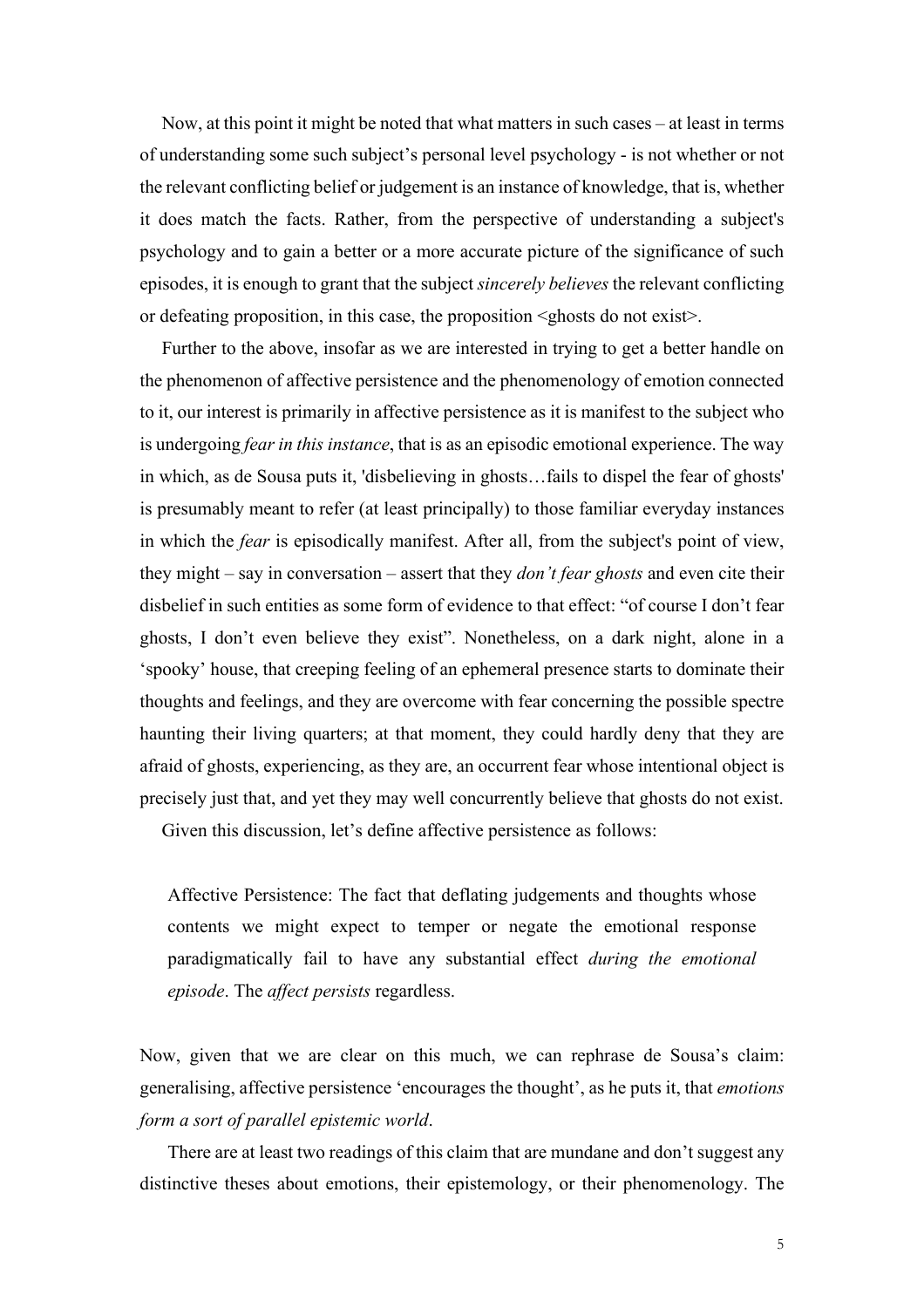first would be that occurrent emotions can be about – that is be intentionally directed towards – particular objects that not only need not exist, but which their subjects occurrently believe not to exist. Of course, Macbeth's dagger, and the visual hallucination Macbeth enjoys of it, didn't exist (it was 'a dagger of the mind, a false creation'), and Macbeth is attuned to the fact that his visual experience is representing something as being the case (there being a dagger before him) that he believes not to be the case. That intentional experiences, be they occurrent thoughts, emotions, imaginations, visual experiences or other sense-perceptual experiences, can target particulars whose existential status is that of non-existence (of being 'unreal), is hardly news, and fails to 'encourage' any thought concerning the distinctiveness of emotions that de Sousa seems to be gesturing towards as an implication of affective persistence.

Second, and connected to the above point, one might think affective persistence – and more broadly the phenomena of recalcitrant emotions – 'encourages the thought', or more simply just implies, that emotions are (or at least certainly can be) *beliefindependent*. The idea here would be analogous to how cases of visual illusions, in which the illusion persists despite our conflicting belief that *things are not as they are visually represented as being* (e.g., the Müller-Lyer illusion), are often taken to imply that visual experiences are (or at least can be) belief-independent.<sup>[8](#page-5-0)</sup> But while this is indeed a potential implication of affective persistence – arguably putting pressure on theories of emotion which claim that emotions are constituted at the conscious level by cognitive states like evaluative judgements or beliefs – it doesn't seem to fit the idea of emotions forming a 'parallel epistemic world' any more than it would make sense to think that cases of visual illusion encourage the thought that visual perception forms a 'parallel epistemic world'.

To understand in more fruitful terms what this claim to distinction for emotions might amount it is necessary to understand what *epistemic world* emotions are (supposedly) *parallel* to. The obvious answer to this is the world of belief. However, I don't think that tells us much (or enough). A better proposal is the world as it is *evaluatively* judged to be when it is *not* given as such through emotion or affectivity. On one way of developing this idea, we can say that the 'worlds' of emotion and evaluative judgement stand in parallel because they are different ways or 'modes' of representing the *same evaluative states of affairs* (granting we are talking about cases

<span id="page-5-0"></span><sup>8</sup> Evans 1982: 123-4 on the belief-independence of perception.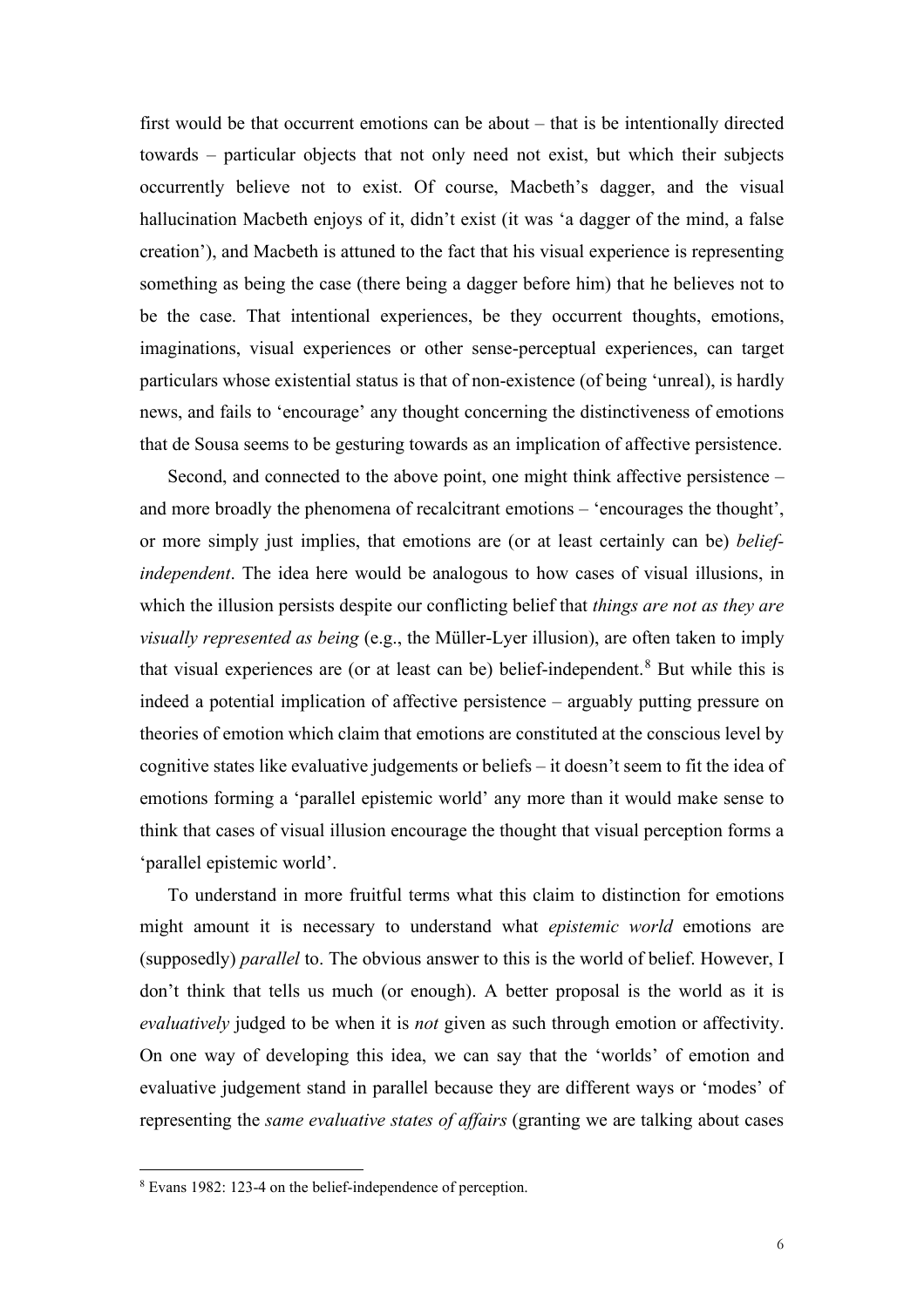in which the particular objects of those states are the same). Put in more technical language, we might say that the relevant states – emotion and evaluative judgement – have the same *evaluative* representational content (e.g., in both cases, the dog is represented as dangerous, the painting as admirable, the joke as amusing; the face as ghoulish). $9$  Connected to this, we might also say that the correctness conditions of the relevant emotion and evaluative judgement will be met when the *same state of affairs obtains*: my judgement that X is dangerous will be correct *just in case X really is dangerous*, just as my emotion of fear which in some sense represents, or otherwise coveys to me, that X is dangerous, will be correct *just in case X really is dangerous*. [10](#page-6-1) We might also think that the methods or means by which we might assess whether the relevant evaluative property is instantiated are the *same* for emotion and evaluative judgement, namely by inquiring after the presence of a conjunction of natural properties which jointly constitute an instantiation of the relevant value (or if one prefers, on which the evaluative property supervenes).<sup>[11](#page-6-2)</sup> This might play out in the following way: the dog is not *dangerous* because it is old, has no teeth, and has a meek temperament; the music is *beautiful* because of its distinctive melodies, tempo, timbre etc. In these contexts, these would be the kinds of non-evaluative properties and states of affairs that would be relevant for assessing whether the evaluative property in question was instantiated or whether the relevant evaluative state of affairs obtained.

However, it is not clear we have yet been offered anything that explains what is distinctive of the 'parallel epistemic world' of emotion, and indeed why emotions putatively 'inhabiting' some such world would be a claim encouraged by reflection on cases of affective persistence as manifest in recalcitrant emotions.

# **2. A Sketch of the Normative Phenomenology of Emotions**

<span id="page-6-0"></span><sup>9</sup> I have argued elsewhere that emotional experiences have evaluative content (see Mitchell 2021: Ch.2; see also Tappolet 2016: Ch.1; Poellner 2016). For dissenting voices on this score, see Deonna and Teroni 2012; 2015. I think much of the analysis here could be rephrased in terms of the idea that emotions evaluative dimension attaches to their attitudinal profile, if that is the view one prefers (what is essential is that emotional experience is *in some sense* an experience of value).

<span id="page-6-1"></span><sup>10</sup> For more on emotions and their correctness conditions, see Deonna and Teroni: *forthcoming*.

<span id="page-6-2"></span> $11$  See Mitchell 2021: Ch.2, for more on the relation between natural properties and evaluative properties.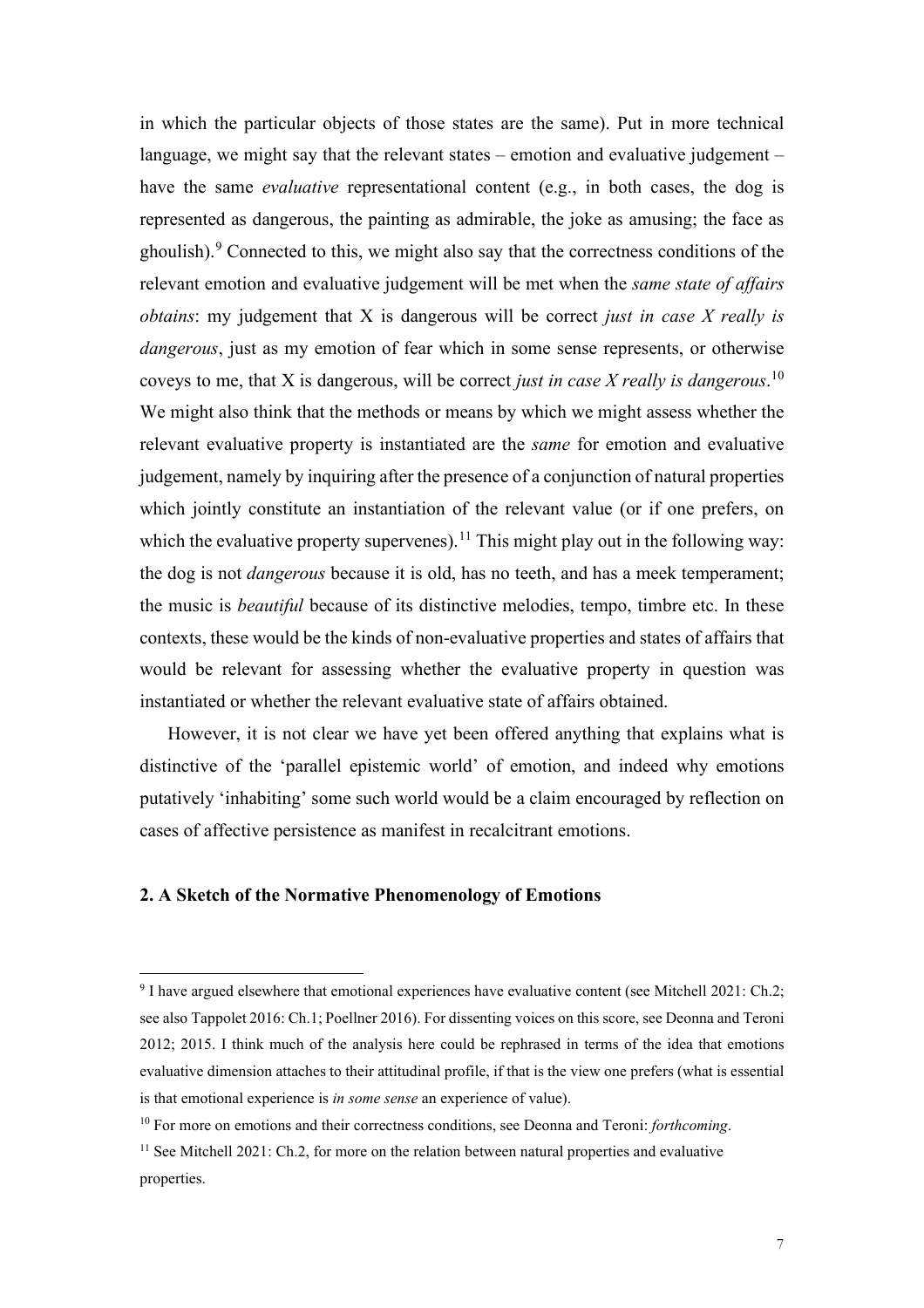What follows in this section is a thesis about the phenomenology of emotions, which goes some of the way to explaining why it would make sense to think of emotions as forming 'a sort of parallel epistemic world' (as de Sousa puts it), as one parallel to the world of evaluative judgement (in section 3 I suggest that if we accept this picture, we get a neat explanation of affective persistence). It should, however, be noted that what is offered here is more of a *sketch* for a view of the normative phenomenology of emotion, rather than a full explication and defence.

Let's first remind ourselves that a distinctive feature of so-called parallel worlds, as represented in science-fiction and beyond, is that while there is significant overlap between 'the worlds' there are several critical features that differ. So, we can ask, what is it about the 'parallel epistemic world' that emotions putatively inhabit that differs from the world which evaluative judgement inhabits? As we saw above, both purport to represent the same *evaluative state of affairs*, and are assessable as accurate relative to whether the represented state of affairs obtains.

Yet, despite these similarities, we might think that values as *experienced* through affectivity (through emotion) have objectual phenomenal properties – their particular objects *seem* a certain evaluative way to the subjects of the relevant emotions – that is significantly different from the way they seem when they are represented in evaluative judgement, in which the relevant values are not *encountered as such* but are merely judged to be instantiated. Here is how one defender of a version of this claim, in the context of a discussion of the phenomenology of emotions, and drawing on the views of Max Scheler and Jean-Paul Sartre, puts it:

Experiencing something transparently as a value requires experiencing it as making a 'demand' of some sort. What kind of demand is this supposed to be...the talk of 'demand' here is slightly misleading: grasping something as a demand is not the same as grasping that demand to be justified. But presumably, when I experience something as a value and I take that experience at face value, I do take its 'demand', whatever it is, to be justified…What the terminology of an ideal ought-to-be seeks to capture is the familiar intuition that to acknowledge something to be of positive value is to acknowledge that it pro tanto merits or deserves to be or remain actualised, while to acknowledge something to be of negative value is to acknowledge that it pro tanto merits not to be (or remain) realised.' (Poellner 2016: 265-6)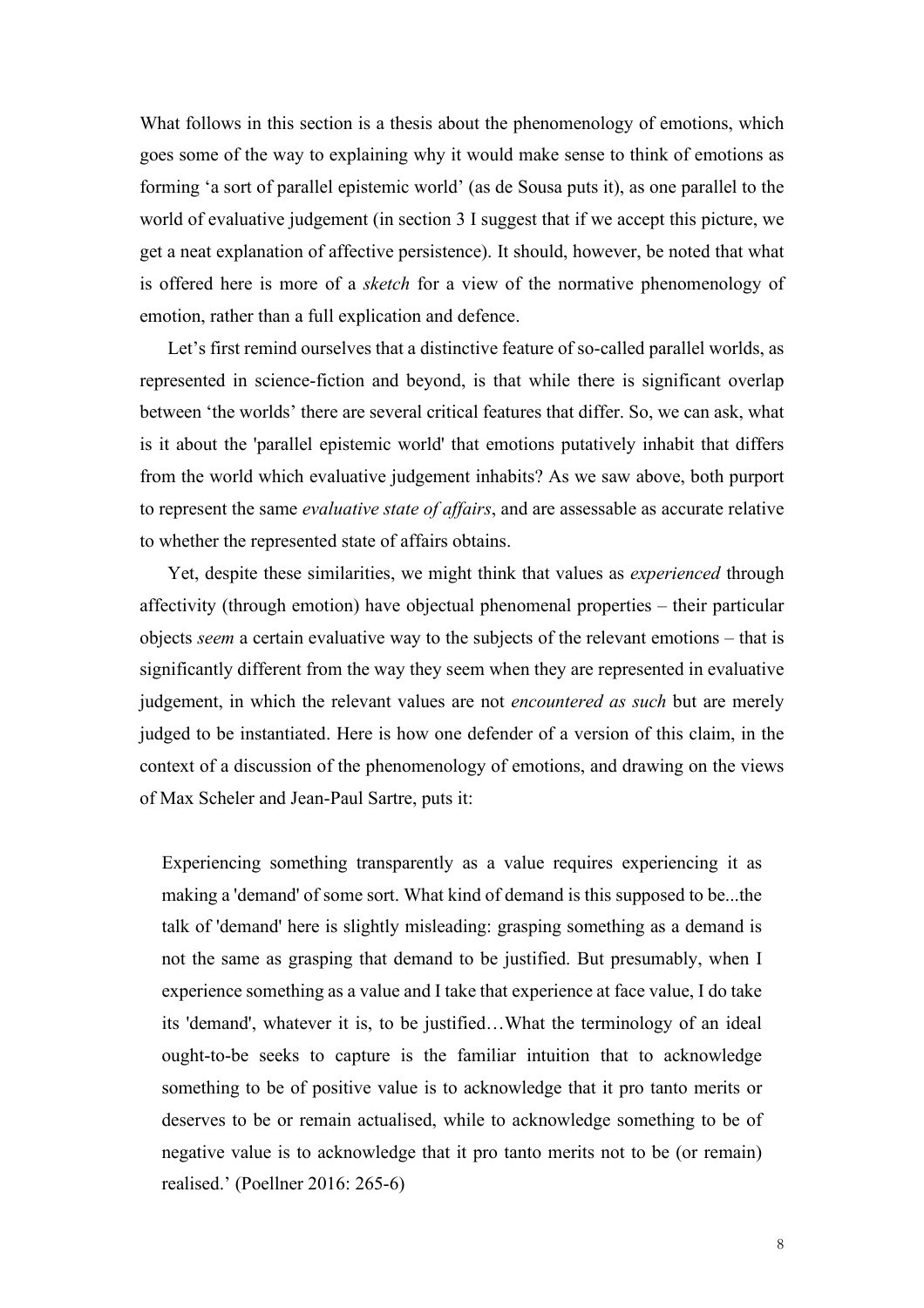One aspect of Poellner's view is that values as experienced in emotion have a distinctive phenomenal profile. More specifically, they are experienced as making *justified demands*, where we understand that to mean that they 'claim' or 'say' (or otherwise convey to the subject of affectivity) that they *should be* or *shouldn't be* instantiated or realised. While this claim needs to be explained in more detail, it is clear that to think of the affective experience of values in this way is to think of emotions as having a distinctive kind of normative phenomenology (and as we shall see shortly, a kind of normative phenomenology that isn't plausibly present in the case of evaluative judgement).

However, as a claim about the objectual phenomenology of emotions what reason do we have to accept this? Poellner presents it as obviously following from a 'transparent' – that is unprejudiced – description of *what-it-is-like* to experience values in an affective mode. So, we can first apply it more concretely to cases of emotional experience. Consider the following cases. Say I am struck by the *rudeness* of an individual's behaviour. According to the view under consideration, this involves an *experience of offensiveness* (perhaps more precisely, an experience of the *behaviour as offensive* or of *offensive behaviour*). It seems fair to say that part of the experience of indignation, *qua* its objectual phenomenology, includes some aspect which speaks to the idea that 'this should not be the case'. Something is amiss 'in the world' when we find ourselves taken aback by rudeness, such that something which 'is the case' (a putative exemplification of rudeness), 'ought not to be'. Indeed, this seems reflected in the kinds of actions and behaviour which emotions like indignation motivate, as 'correctives' which seek to in some sense redress the experienced instantiation of something, a negative value, which *ought not to be* (to adopt Poellner's way of putting it). We might express this normative aspect of the phenomenology of indignation linguistically with such phrases as 'he shouldn't have done that', 'that wasn't right', 'that wasn't fair', 'you shouldn't behave like that', 'I can't let that stand', and so on. More dramatically, consider the way certain forms of *violent rage* and *anger*, as more extreme emotional reactions than indignation that still concern 'offensiveness', seek out (sometimes metaphorically, sometimes literally) the 'destruction of their object'. Arguably, part of what motivates these behaviours and actions is that in experiencing *grave offensiveness* we experience the instantiation of a negative value that experientially strikes us as *meriting not to be (or remain) realised*, and we sometimes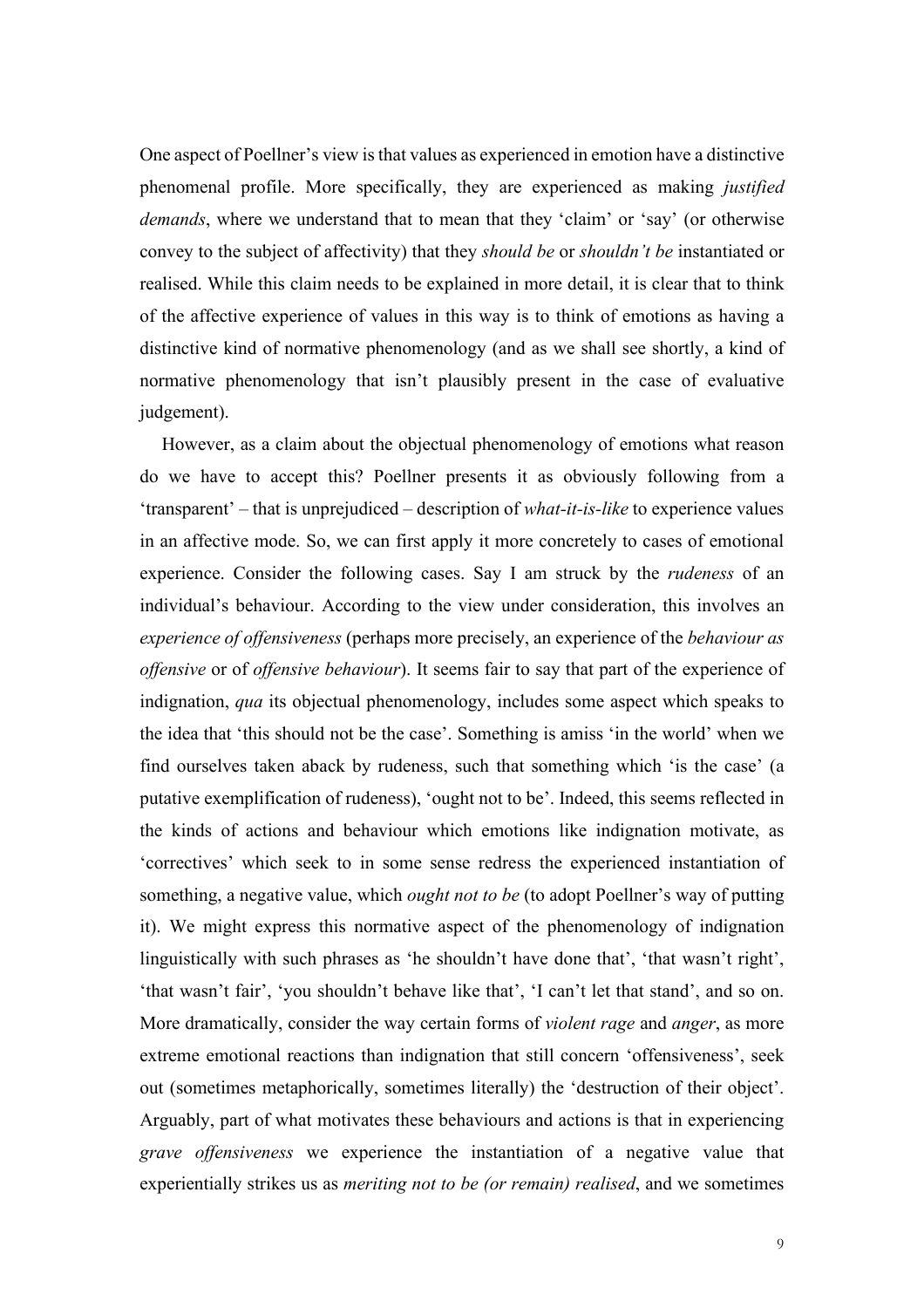(when relevant background conditions allow and there are not defeating considerations) seek to redress 'the world' by seeking out the annihilation or destruction of that which instantiated the negative value.<sup>[12](#page-9-0)</sup>

What about the positive case? Take being struck by the *beauty* of a vista in experiential admiration. According to the model we are operating with this involves an *experience of beauty*. Arguably part of the phenomenology of *appreciation* and *aesthetic emotions*, is that the values associated with them – *beauty, grace, harmony, excellence* – constitute evaluative states of affairs which, as positive values, we experience as somehow 'deserving' to be instantiated. What might support this? Arguably similar considerations as in the case of negative value: we would lament the destruction of the beautiful painting, and might well take significant measures to preserve it. Similarly, we are sorrowful about the destruction or contamination of nature when we take the relevant natural settings to be splendid or awesome. While this evidence is somewhat indirect, arguably one explanation of such value preserving activities and attitudes would be to appeal to an emotional experience of those positive values which includes their manifesting the relevant normative properties, such that *beauty, grace, harmony, excellence,* and so on are experienced as deserving 'to be' and to remain actual *qua* the particular objects which they qualify, and that it is part of a transparent affective experience of these values to 'acknowledge' them in this way as having this normative status (presenting as an 'ideal ought to be').<sup>[13](#page-9-1)</sup>

As a connected thought, it might be noted that an aspect of our folk discourse about emotions arguably reflects this normative dimension. We commonly talk of emotional experiences being *compelling, arresting, gripping, irresistible, enchanting*, and more broadly as having a certain power over us. And this is not simply a matter of the objects of our emotional experiences capturing attention (which of course they do), since all kinds of objects and states of affairs capture attention without our experiences of them being accurately described in those kinds of 'passion-laden' terms we just surveyed.

<span id="page-9-0"></span> $12$  A similar account seems to ring true in cases of jealousy, envy and resentment. I encourage the reader to apply the analysis in those cases.

<span id="page-9-1"></span><sup>&</sup>lt;sup>13</sup> NB: Importantly, the claim need not be that all emotional experiences admit of this characterisation. A range of emotions of young children or non-human animals may not involve such normative phenomenology, and there are truncated or pathological emotional responses which do not fit this model. Nonetheless, it is arguably a sufficiently widespread feature of human adult emotional experiences to warrant taking seriously.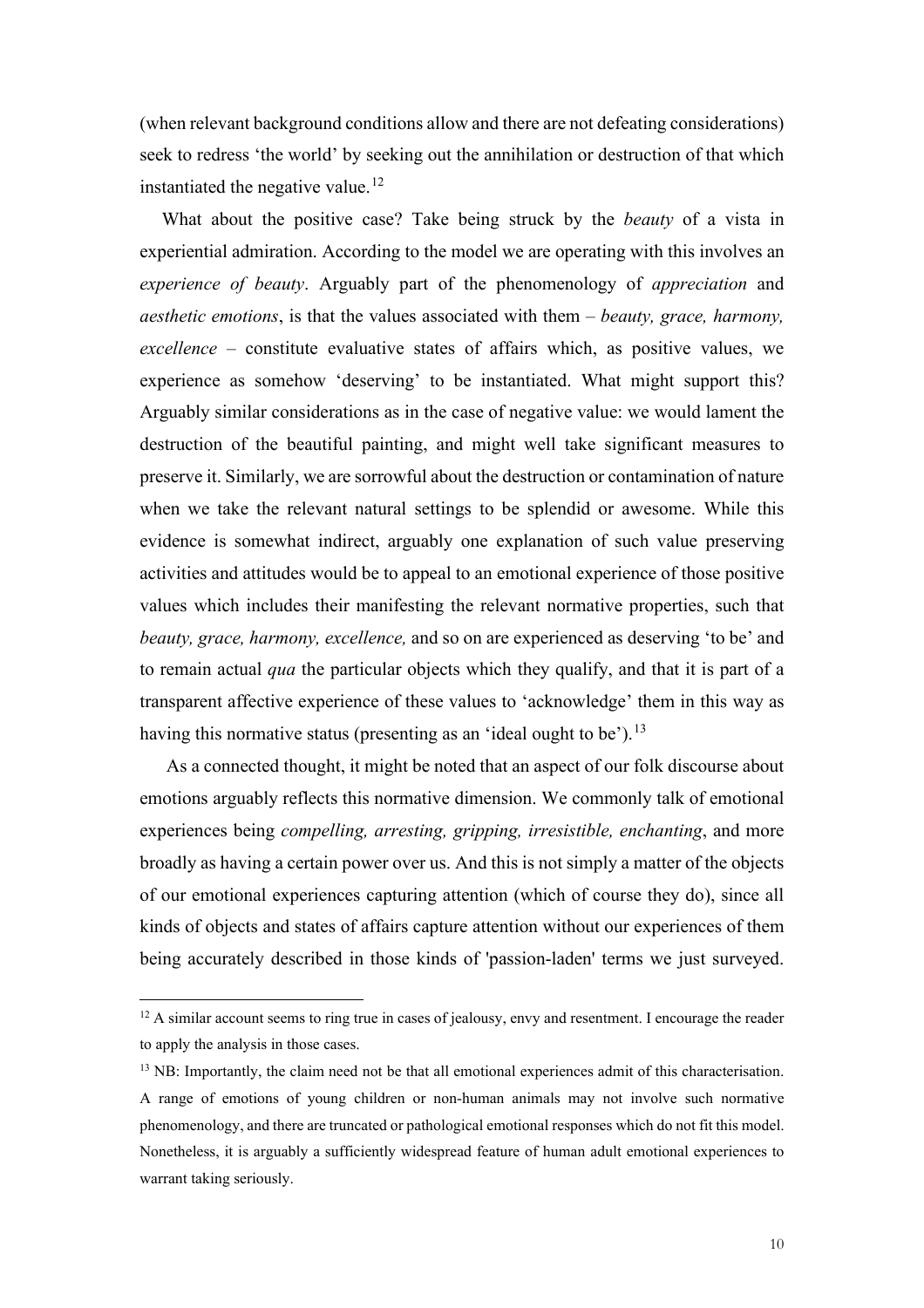Rather it seems such descriptions are tapping into something distinctively normative in emotions' phenomenology.

However, even someone sympathetic to the idea that emotions involve some normative dimension along the lines specified by the view under consideration might claim that it is more plausible that these normative relations (e.g., that a positive value deserves to be or remain actualised, and a negative value merits not to be or remain realised) are *judged contents* rather than non-judicative experiential contents. Further to this, they might suggest that it is certainly no more obvious that such normativity is part of emotions non-judicative content than part of some normative judgement copresent with the emotional experience. Indeed, talk of *acknowledging* such normativity, as Poellner does, perhaps suggests a separate attitude which concerns this normative aspect of value that qualifies the particular object of the emotion (although see the discussion below).

There are several potential responses to this kind of view. First, one might think a *merely judged* content would not be sufficient to motivate the kinds of behaviours, actions, and attitudes – 'value preserving' and 'value destroying' – which were considered in the description of the cases above. Merely judging that the beauty of nature ought to be *preserved*, or merely judging that the *offensive comment* 'ought not to stand', might be insufficient to motivate the relevant value-guided actions. Analogously, consider how it is often thought that *mere* normative beliefs about what one should or shouldn't do can fail to motivate subjects to take appropriate steps to realise or adhere to the relevant norm. Indeed, this is precisely the line Poellner takes in explicating this aspect of the view as found in Scheler:

Such motivating powers, Scheler holds, are essential to the experience of value as value in relevant contexts, and this seems plausible if that experience is or includes a felt, as opposed to 'emptily' judged, acknowledgement of the value meriting to be actual. As Scheler puts it, 'The felt knowledge determines my will immediately without the need for an intervening "I ought"' (Scheler 1980, p. 217 [1973, p. 210]). His idea here is that the relevant experience, if taken at face value, and given appropriate background beliefs, essentially includes action inclinations by virtue of its intuitively presented evaluative content. Unlike a mere ('empty') evaluative judgement, it cannot be motivationally inert (given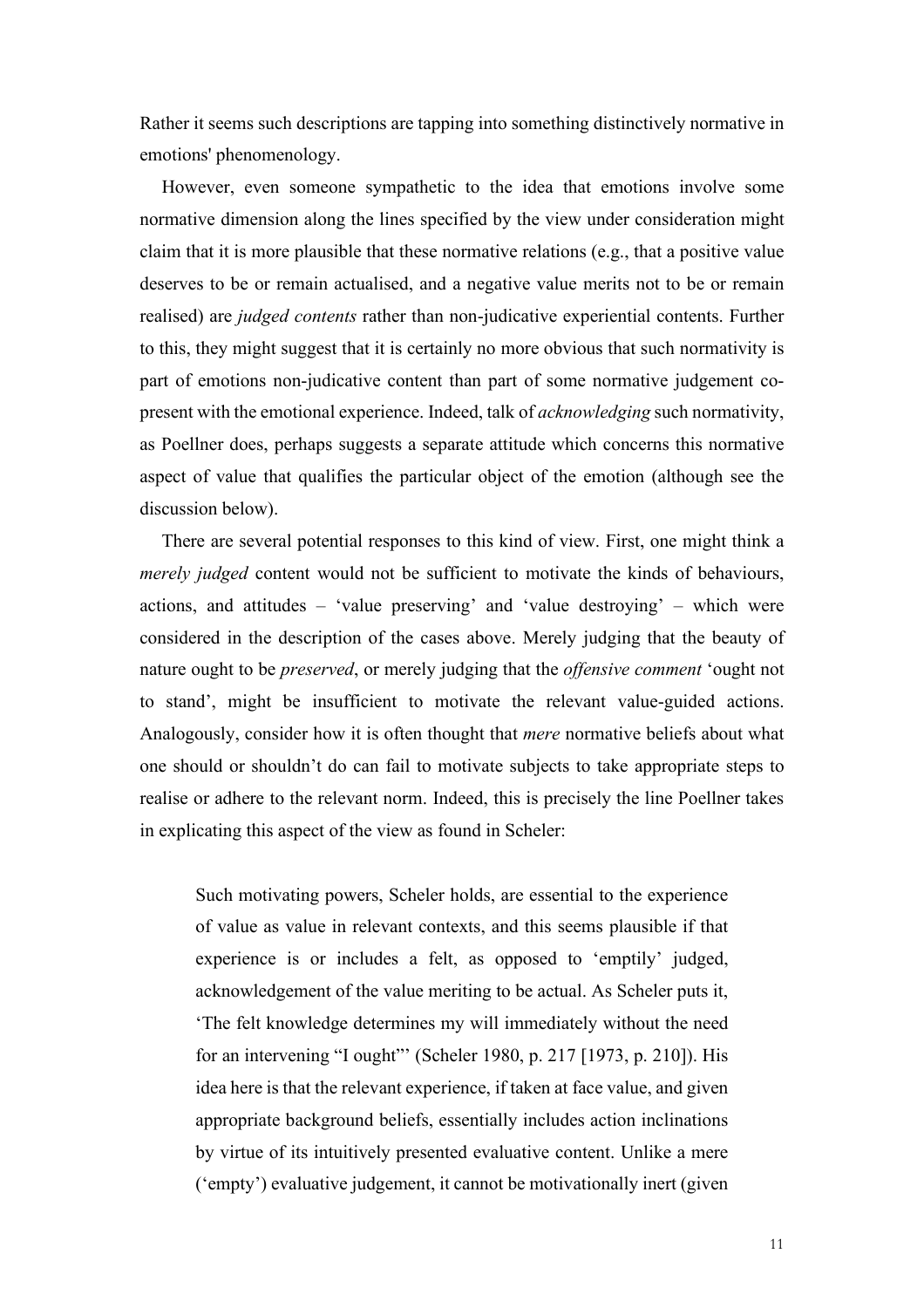suitable background beliefs); nor does it require a reflective acknowledgement of deontic reasons to acquire motivational force. (Poellner 2016: 7)

However, even if we agree that the relevant normativity could plausibly be part of emotions' objectual phenomenology – that emotional experiences have a kind of normative intentional content – this picture will remain less than entirely clear if we can't say more about the idea of *acknowledging value* qua *acknowledging* this normative dimension, and in a way that avoids such acknowledgement being a form of normative judgement.

Luckily, there is a proposal, outlined by Poellner, and which I have recently articulated at length, that provides the resources to cash out this kind of 'acknowledgement' in terms of a non-doxastic *feeling towards*, as a felt valenced attitude of favour or disfavour. Here is an outline of the *feelings-towards-value view* I prefer. Emotional experiences include valenced attitudes of (dis)favour which serve as an 'uptake' of the way things evaluatively seem, representing the evaluative properties of their particular objects on the basis of these felt valenced attitudes.[14](#page-11-0) Building in the normative dimension, we have been considering we might now say the following. These valenced attitudes of favour and disfavour are experienced as 'merited uptakes' of the way in which the relevant evaluative property authoritatively demands 'to be' or 'not to be'. So, the attitude of *acknowledgement,* in acknowledging a value's normative standing (so in the positive case that it merits or deserves to be or remain actualised) is to be cashed out in terms of a felt attitude of (seemingly) *appropriate approval* concerning the value's normative standing – the normativity of the experiential evaluative content of emotion is reflected or 'taken up' in a normative aspect of my affective response to it. Naturally, there is significantly more that could be said in explication and defence of this view of emotions' normative phenomenology. However, I want to suggest that if we adopt something in the region of this view, we get a substantive account of the contrast between the 'worlds' of emotion and evaluative judgement or belief (and by dint of this, we also get a neat explanation of the phenomena of affective persistence; see section 3).

<span id="page-11-0"></span><sup>&</sup>lt;sup>14</sup> See Mitchell 2021 for a detailed defence of this view.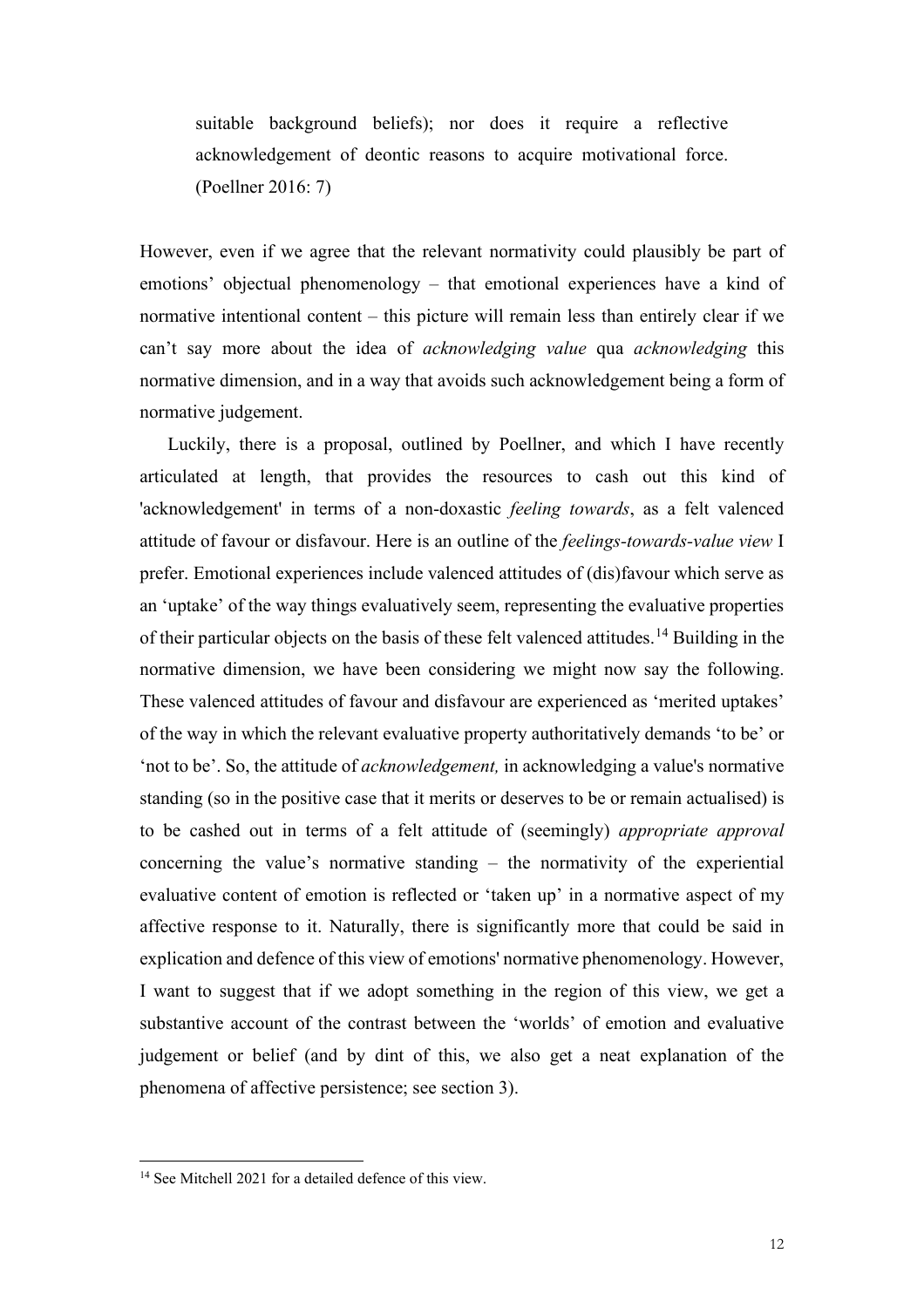What we can now say about the contrast between emotional representation of value and the representation of value in evaluative judgement is as follows: while 'on the surface' they share an evaluative content – and indeed, our methods of epistemic assessment for both states may be similar if not the same, at least as regards epistemic correctness – there is a critical difference. Emotional experience is an *encounter with value*. In this encounter with value, the relevant values are experienced as including the kind of normativity that has been sketched in this section; the value presents as an 'ideal ought to be' (in the positive case) or an 'ideal ought not to be' (in the negative case), and this is further reflected in the presence, in emotion, of felt valenced attitudes which are felt as *appropriate* to that normative standing. While this picture of emotions' normative phenomenology requires being defended in more detail the following should be clear: evaluative judgement includes neither normative content nor normative attitude. To *merely judge* that X is *dangerous, admirable, funny* is not to 'encounter' the determinate values as such, and in this respect, one simply misses out what we might call the normativity of value (understood in the specific sense explicated above).

A similar thought was gestured at by Peter Goldie when he suggested that without 'feeling towards' – without the attitude essential to emotion – our evaluative apprehension of a particular object is not merely 'cold' or non-affective but somehow evaluatively impoverished – it lacks some putative 'special content'. On this basis, putatively, we do not fully 'understand' what it is for something to be *dangerous, beautiful,* or *disgusting*, without experiencing those values by way of emotion. Deonna and Teroni also at times gesture in a similar direction:

[W]hile these [evaluative] properties can in principle be accessed by the subject independently of his emotion, it often proves difficult to see how he could access them without the relevant emotional sensitivity… Categorising an object as funny or shameful is indeed hardly detachable from the understanding that its properties give one reasons to favour or reject it. And we might wonder what sort of understanding of there being reasons to favour or reject an object we would preserve, were we deprived of the relevant emotion. (Deonna and Teroni 2012: 121-2)

What, however, is this critical and distinctive 'emotional sensitivity' Goldie and Deonna and Teroni are gesturing towards which supposedly underpins evaluative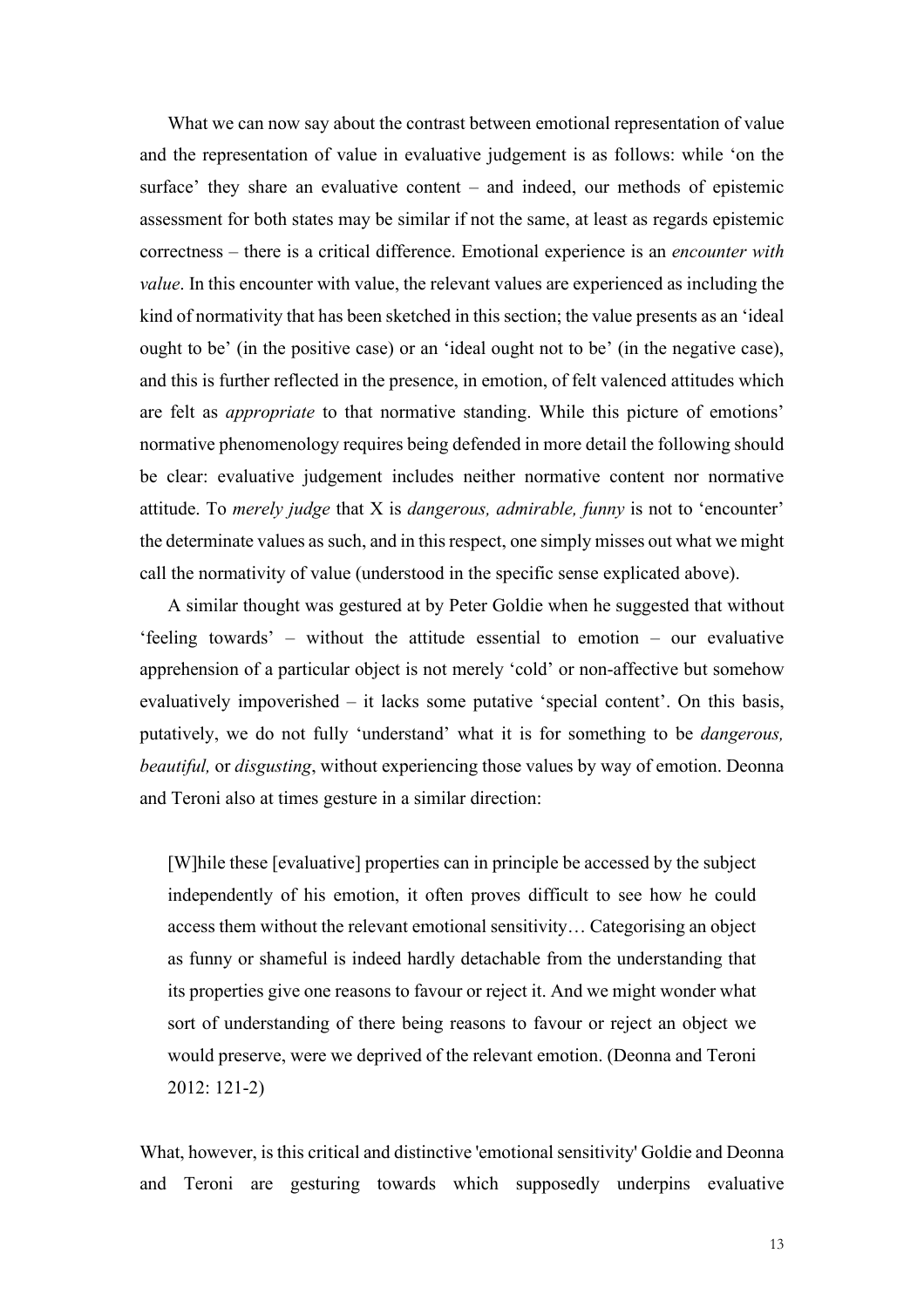understanding, and which draws on the contrast between an emotional sensitivity to value and a *mere judgement* of a particular object as instantiating the relevant evaluative property?[15](#page-13-0)

An appeal to the normativity of emotion and value, or more specifically the normativity present in an (affective) *encounter with value*, provides an answer. When emotions are overlooked, or we simply fail to experience emotion, we do not merely lose one way of representing value, for which evaluative judgement can nonproblematically stand-in. Rather, we lose something essential to somethings being of value, namely its (experientially manifest) normative profile. Non-emotional evaluative representation as in evaluative judgement is therefore not merely a different but significantly degraded form of value-representation – it fails to convey us to a significant aspect of what experiential values are, namely the kinds of properties that, when experienced, make *justified demands* on us to be recognised by way of appropriately affectively responding as we do – as affectively acknowledging an 'ideal ought to be' or 'ought not to be'. Granting something in the region of this picture, the following section details how this contrast allows us to explain affective persistence.

# **3. Affective Persistence[16](#page-13-1)**

Let's remind ourselves of the definition we previously gave of affective persistence:

Affective Persistence: The fact that deflating judgements and thoughts whose contents we might expect to temper or negate the emotional response paradigmatically fail to have any substantial effect *during the emotional episode*. The *affect persists* regardless.

Tracing back to the suggestive idea from de Sousa, the thought was as follows: cases of *affective persistence* 'encourage the thought that emotions form a sort of parallel epistemic world'. Put otherwise, we might now frame the thought as follows: there is something distinctive about the 'parallel epistemic world' that emotions inhabit that explains why we get cases of *affective persistence* (and indeed why this is such a

<span id="page-13-0"></span><sup>&</sup>lt;sup>15</sup> For similar thoughts concerning the indispensability of emotions to 'full' or 'genuine' evaluative understanding see Prinz 2006: 29-43; Poellner 2016: 1-28; Stocker 1983: 5-26; Johnston 2001.

<span id="page-13-1"></span><sup>&</sup>lt;sup>16</sup> This section draws partially on material from Mitchell 2021: Ch.5.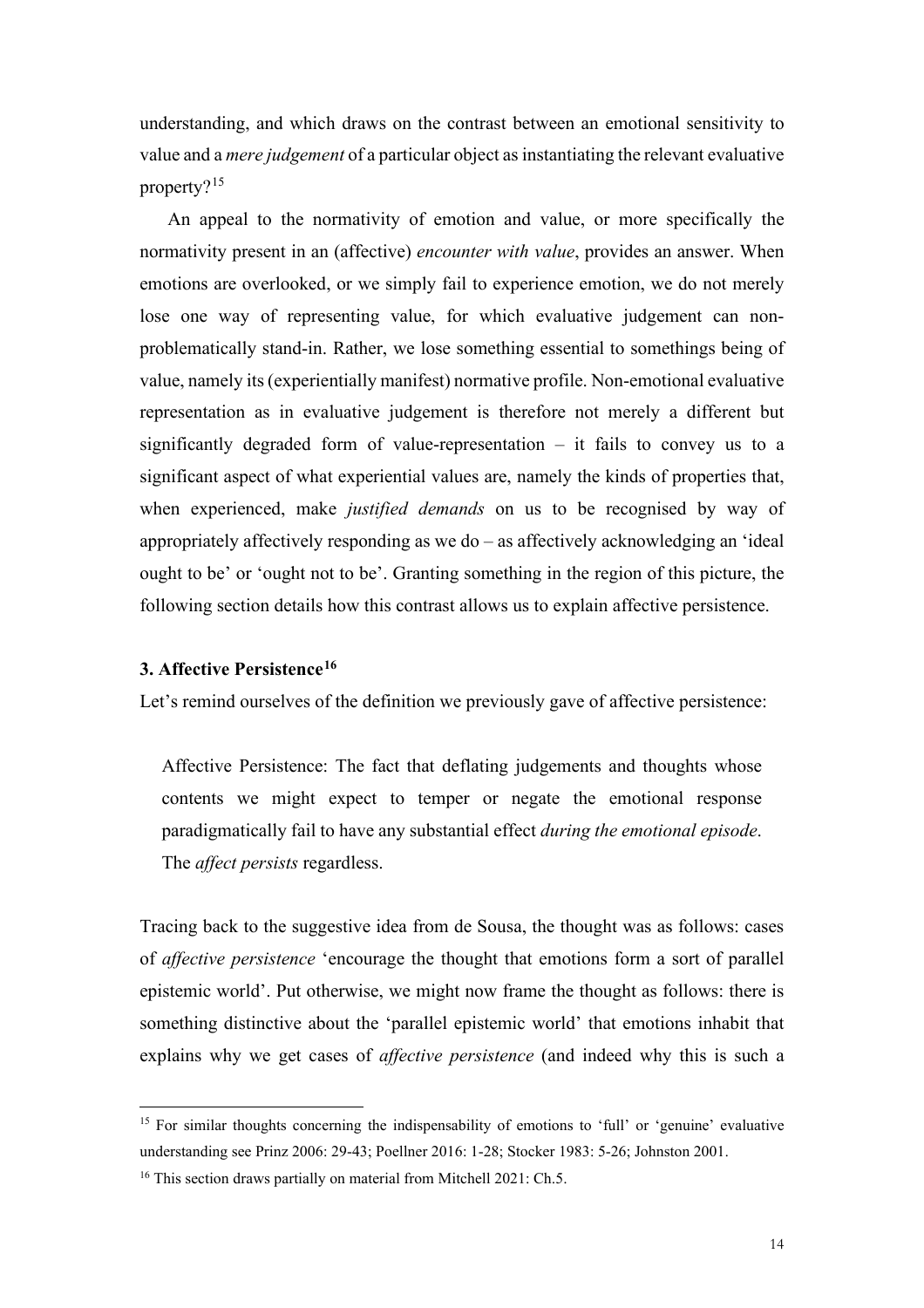widespread phenomenon). In this section I want to suggest that if we accept that emotional phenomenology has the kind of normativity described in the previous section then we get a substantive personal level explanation of why *affect persists* in the way it does. [17](#page-14-0) Put somewhat more dramatically, the question we are seeking an answer to is as follows: Why is it the case that when in the grip of an emotion, accompanying conflicting or deflating judgements often have little to no effect on the strength of feeling or occurrence of the emotion, such that we get affective persistence?<sup>[18](#page-14-1)</sup>

Here is one answer to that question: Deflating evaluative judgements, whether that be contraries (X is not dangerous) or proportional-calmers (X is not *that* dangerous), are so often found to be ineffective or powerless in relation to affective experience, because of the normativity of values when affectively experienced, as making justified demands 'to be' or 'not to be' which intelligibly motivate the relevant affective attitudes which are experienced *as appropriate responses*to those demands. So, one often cannot help responding as one does, regardless of those contrary evaluative judgements, since the values justified demand 'to be' (in the positive case) are currently being taken up by the relevant valenced attitudes, as *felt (to be) appropriate favour*. As such, it is not usually within the gift of evaluative judgement (or thought) to override or even significantly undermine this nexus of normativity and affect. In the moment, those evaluative judgements and thoughts will strike their subjects as hollow (as 'mere beliefs or thoughts'), such that in contrast to the normative authority of affect, the evaluative assessments they express have no or comparatively little normative authority.

In further clarifying this picture, we can accept the above view of affective persistence, and what accounts for it, and still think that we can train ourselves to quell the 'demands' of specific values on us (or in best-case scenarios, come to not recognise their demands as justified). Indeed, coping mechanisms (e.g., anger management and air safety training) are attempts to disrupt this normative dimension of emotion. Yet the

<span id="page-14-0"></span><sup>&</sup>lt;sup>17</sup> Affective persistence may also be explained at the subpersonal level in terms of evolutionary accounts of the development of specific emotional responses and emotional capacities ('affect programs'), which stress their (relative) cognitive impenetrability in terms of their being 'informationally encapsulated' modules (see Griffiths 1997: Ch. 2 and 4; Goldie 2000: 106-111 for discussion).

<span id="page-14-1"></span><sup>&</sup>lt;sup>18</sup> Note this is not the traditional puzzle of recalcitrance, which is often thought of as concerned with how to specify the relevant emotional attitude in such cases so that we end up with the right degree of (rational) conflict but not (propositional) contradiction (see Grzankowski *forthcoming* for this way of framing the puzzle).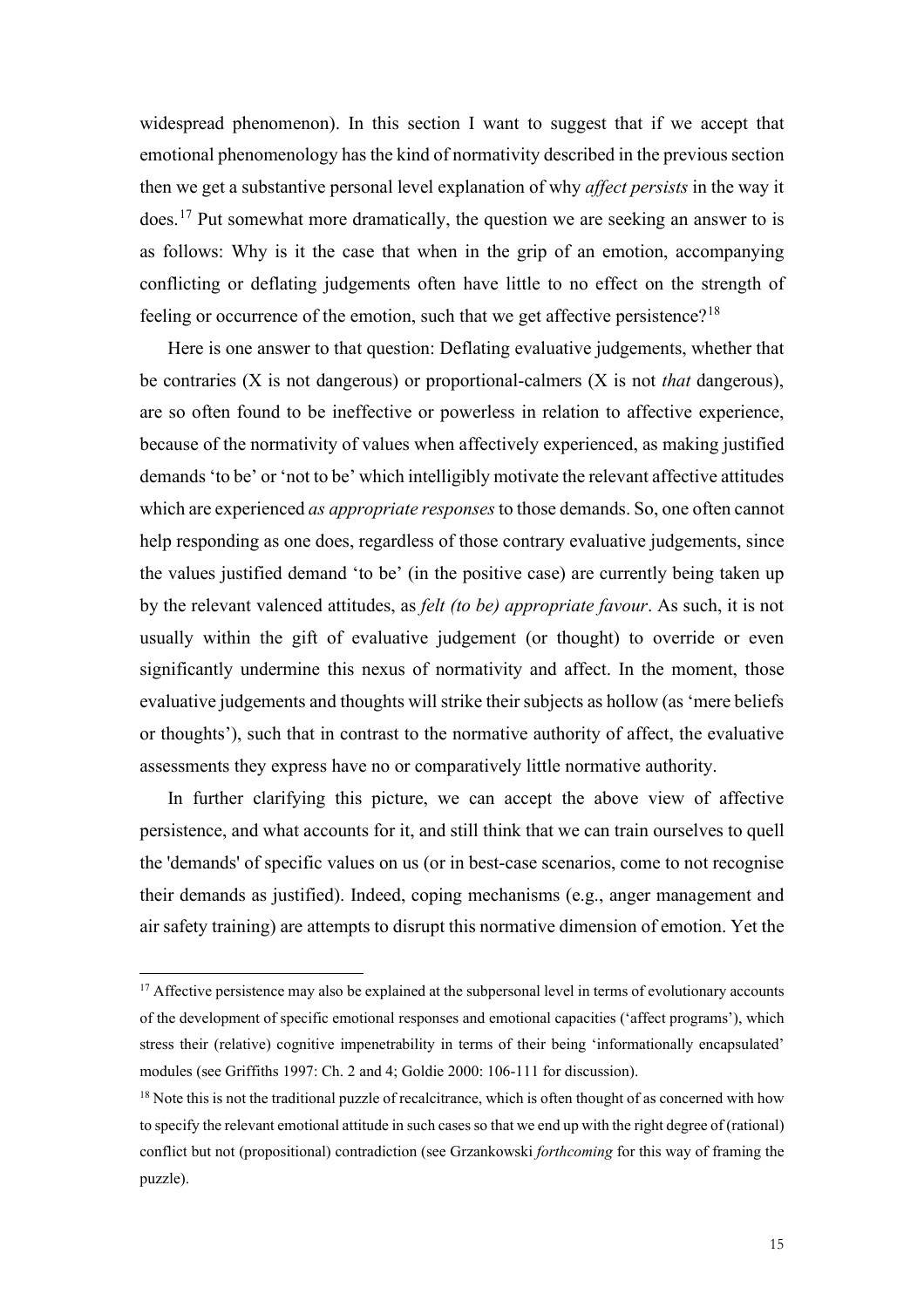fact that such strategies have to be engaged in at all, such that in the majority of cases evaluative judgement (and in certain cases evaluative knowledge; e.g., statistics relating to plane safety) are (relatively) powerless, attests to the comparative normative 'power of value'. Moreover, this is what we find in many cases of recalcitrance. I can certainly rehearse those deflating judgements: that 'turbulence is merely a change in air pressure' or 'I am overreacting, it is not as dangerous as it seems'. In the moment, they rarely have any power over my affective state – they ring hollow in contrast to the authority of affect. This explanation of affective persistence also provides the materials for explaining why, at least in many cases, distraction techniques are more effective. If I can shift attention away from the particular object of my emotional experience, I am more likely to succeed in avoiding recognising the 'justified demand' of the relevant value as an 'ideal ought to be' or 'ideal ought not to be'. However, to take the flying case again, another bout of heavy turbulence will capture my attention again. And when it does such distraction techniques will be (relatively) powerless.

Further support for this explanation of affective persistence in cases of recalcitrant emotion can be found in the following considerations. One might expect that if evaluative judgement and emotion were on a par in terms of their normative force and profile, then while we would get a phenomenology of conflict when emotional appraisal and evaluative judgement clash, it would be an open question whether we get affective persistence or judgement overriding. Such that in at least certain cases, the deflating judgement would succeed in quelling the emotion. The fact that this is so rare, and that affective persistence is so common, points in the direction of the account under consideration. To repeat, in a certain class of paradigmatic emotional experiences, the relevant values, when affectively experienced, make (seemingly) justified demands on their subjects, as an 'ideal ought to be' or 'ideal ought not to be', which are 'taken up' (acknowledged) by way of felt to be appropriate (dis)favour. In contrast, when the evaluative properties of particular objects are *merely judged or believed* to be some (contrary) evaluative way they are 'normatively impoverished'. Such *mere* evaluative judgements certainly do not have that kind of normative power that at least some emotional experiences have.

Cases of sexual attraction, although not strictly within the confines of emotional experience, provide striking evidence for the explanation of affective persistence on offer. Think of the case of an individual meeting up with an ex-lover that, as it is often put, they 'struggled to get over'. Despite their best efforts, and claims to their friends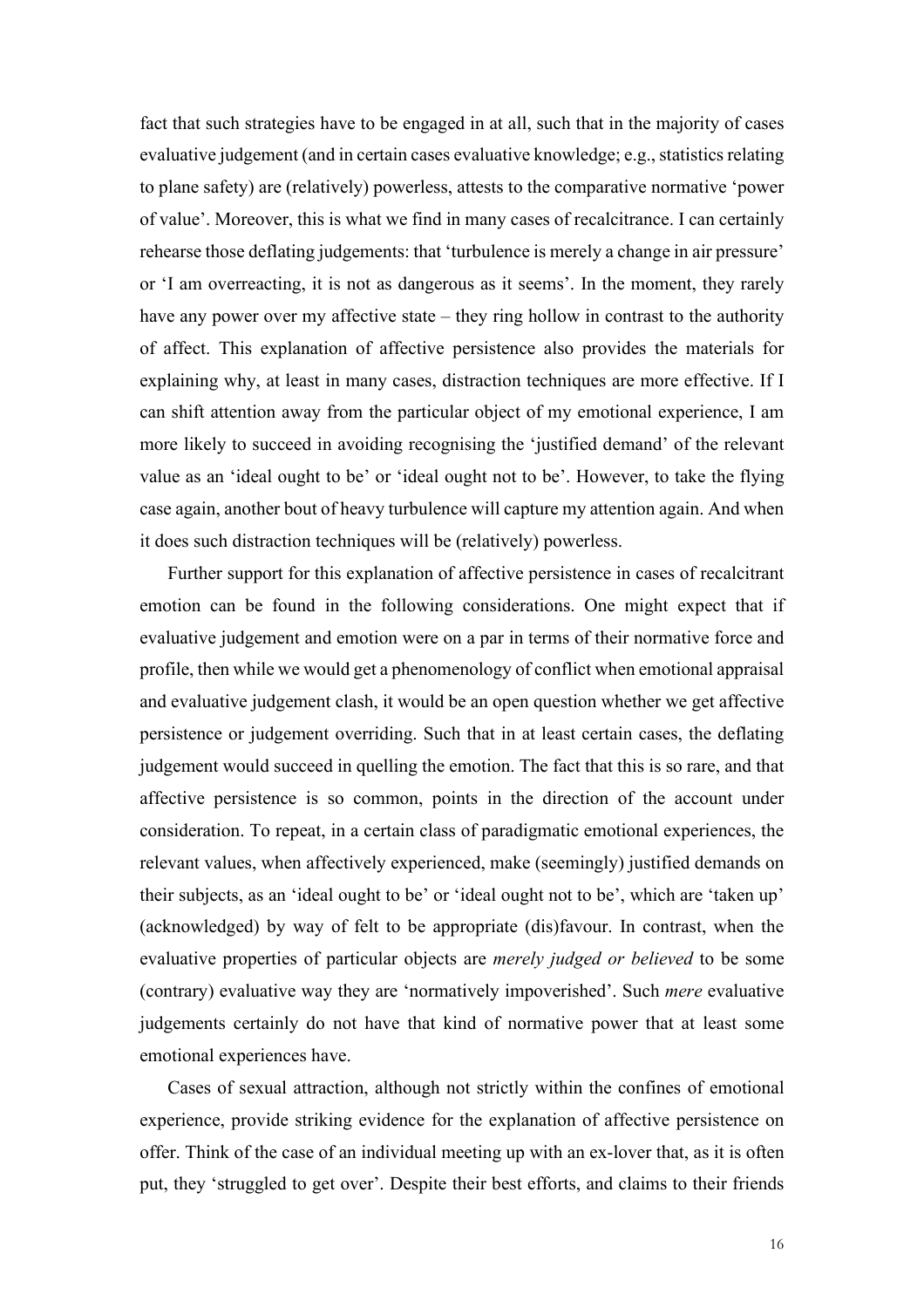that 'this person no longer affects me', when confronted with the individual of one's previous affections the power they have to motivate sexual desire is so strong that those previous claims to the contrary 'melt away'. The evaluative standing of this person, their beauty or alluring character, is once again experienced as an 'ideal ought to be' which motivates what is given as felt appropriate sexual desire.

However, are there not instances in which emotion is stopped in its tracks by contrary evaluative judgement? Consider the following case. In discussion with a group of individuals I hear someone say that my friend's claim is idiotic, and feel rising indignation. Someone else, seeing that I am beginning to look angry, interjects and tells me that that the individual did not say *idiotic* but *idiomatic* and that I must have misheard (which I come to realise that I did). As such, isn't it often the case that my emotion immediately stops in the face of *corrected judgement*? And does not this show that evaluative judgement can cancel out the supposed 'normative power' of an affective experience of value?

Several responses are available. First, we might say that it is not clear we have a full-blown emotional experience. Perhaps such cases are better described as truncated affective responses, where the emotion does not run its course, and so the 'normative power of the value' does not get a hold in the same way as in the other cases we have been considering, therefore explaining why a correcting evaluative judgement can defeat it. Second, it bears emphasising that such a case is not a recalcitrant emotion where we have an affective-evaluative appraisal of a particular object which persists in the face of conflicting evaluative judgement. Instead, what we have is a case in which we gain new evidence that an evaluative property was not instantiated (the comment was not offensive). An analogy with the fear of flying example would be coming to know that one was not on a plane but merely in a plane simulator. In such a case, we would likewise expect the fear to subside. Importantly, there is nothing in the view of emotions' normative phenomenology outlined in the previous section that rules out these kinds of cases; the supposed normative authority of the experienced evaluative property is subject to genuinely authority-defeating constraints and conditions, and when these are sufficiently strong, we should expect the affect to desist in the way described.

As a final note, it is worth mentioning a familiar case which seems to bear out the view under consideration. Consider dreaming that one's partner has cheated. One often wakes up from such dreams with a palpable degree of bad feeling towards them, and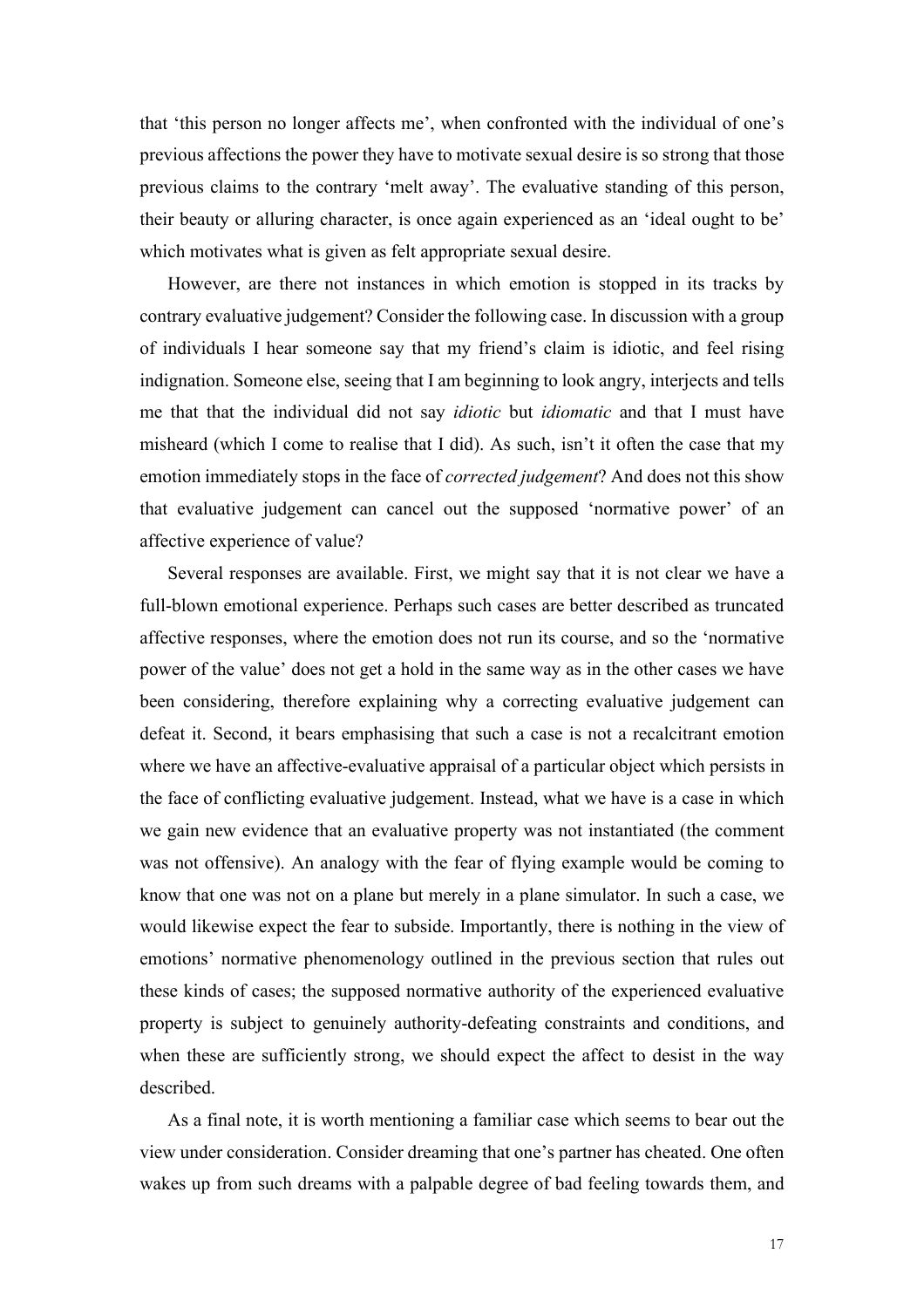might even behave in an 'off-hand' manner with them. Yet there is no sense in which one accepts that there is any reality to what happened in the dream – one immediately judges that there has been no instance of betrayal which would motivate anger towards one's partner. However, the negative affect persists for some time and takes a while to dissipate. If we accept the view of emotions' normative phenomenology sketched in the previous section, we have a plausible explanation of why this occurs. One's dream involved a (quasi)emotional experience of betrayal as an 'ideal ought not to be'. The 'felt normative power' of this evaluative property is such that it persists even after one wakes up and judges (with as good evidence as one may have) that there was no instance of infidelity.

#### **Conclusion**

In conclusion, let me return to the thought from de Sousa, which has motivated the discussion of affective persistence and the putative normative phenomenology of emotions. The thought as I framed it was as follows: cases of *affective persistence* 'encourage the thought that emotions form a sort of parallel epistemic world'. In this paper, I have offered one way of vindicating something in the vicinity of de Sousa's thought. The 'emotional world' runs parallel to the 'world of evaluative judgement', with both states representing the *same* evaluative state of affairs. However, emotional experience is critically different from evaluative judgement insofar as when one 'encounters' value in an affective mode there is a distinctive kind of experiential normativity in play (reflected in both a normative content and a normative attitude). And it is the normativity of value as experienced in emotion that can be enlisted to explain affective persistence: insofar as this normative profile is simply missing in those *mere judgements* of value, that explains why contrary evaluative judgements are (typically) 'powerless' in the face of conflicting emotion. While more needs to be said concerning the specific way of developing the claim that emotions exhibit a normative phenomenology that has been offered here, accepting something in the vicinity of this claim allow us to take a significant step in the direction of explaining what is distinctive about emotions as evaluative experiences.

## **References**

Brady, M. (2007) 'Recalcitrant Emotions and Visual Illusions' in *American Philosophical Quarterly* 44 (3), 273-84.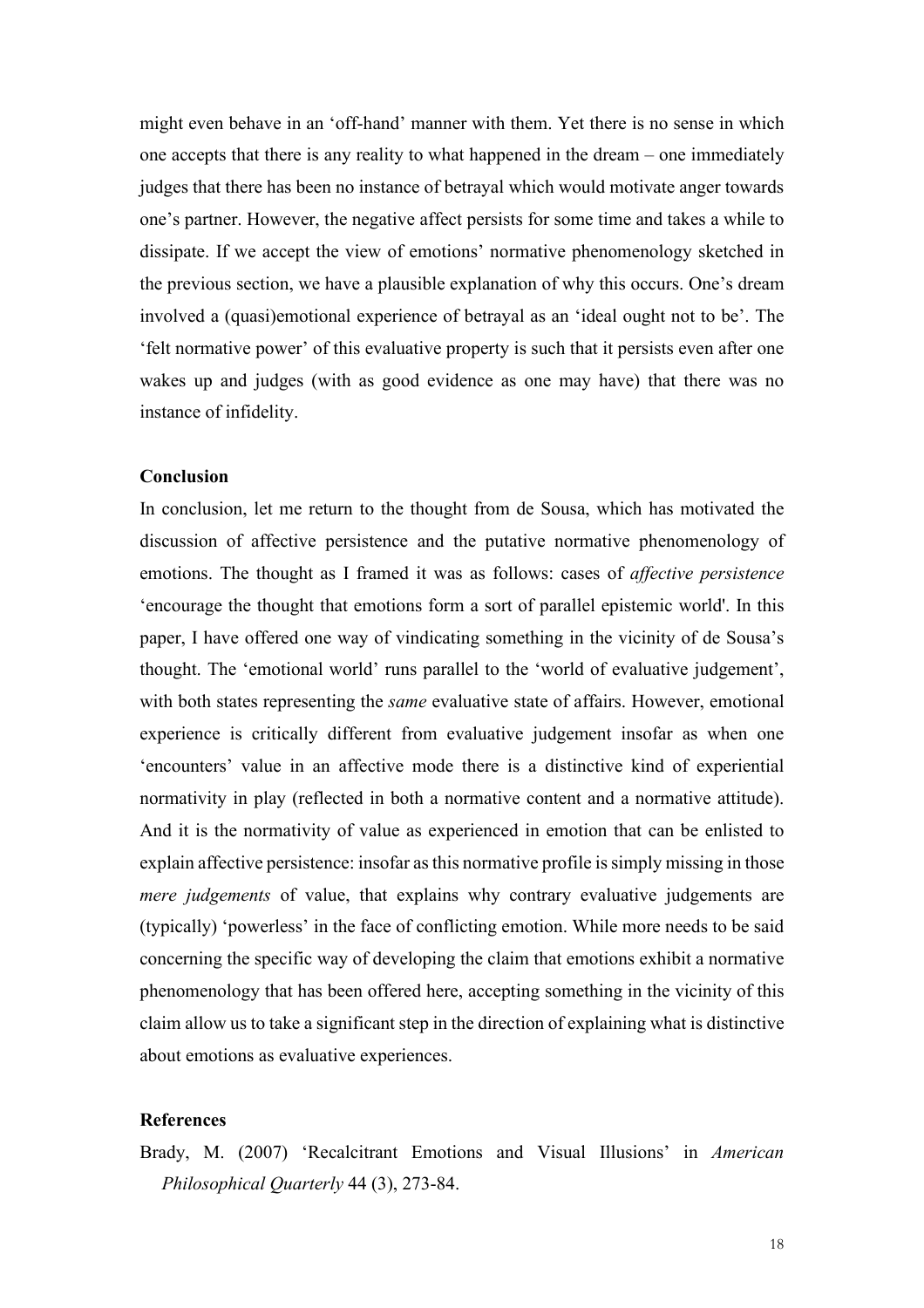- D'Arms, J and Jacobson, D. (2000) 'The Moralistic Fallacy: On the 'Appropriateness' of Emotions' in *Philosophical and Phenomenological Research* 61 (1): 65-90.
- D'Arms, J. and D. Jacobson (2003) 'The Significance of Recalcitrant Emotion' in *Royal Institute of Philosophy Supplement* 52, 127-45.
- De Sousa, R. (1987) *The Rationality of Emotion*. Cambridge: MIT Press.
- Deonna and Teroni, F.(forthcoming) *Correctness conditions piece*
- Deonna, J and Teroni, F. (2015) 'Emotions as Attitudes' in *dialectica* 69 (3), 293-311.
- Deonna, J. and Teroni, F. (2012) *The Emotions: A Philosophical Introduction*. London: Routledge.
- Döring, S. (2014) 'Why Recalcitrant Emotions Are Not Irrational' in S. Roeser and C. Todd (eds) *Emotion and Value*, 124-36. Oxford: Oxford University Press.
- Evans, G. (1982) *The Varieties of Reference*. Oxford: Oxford University Press.
- Goldie, P. (2000) *The Emotions: A Philosophical Exploration.* Oxford: Oxford University Press.
- Grzankowski, A. (2017) 'The Real Trouble with Recalcitrant Emotions' in *Erkenntnis* 82 (3): 641-651.
- Grzankowski, A. (*forthcoming*) 'Navigating Recalcitrant Emotion' in *Journal of Philosophy*.
- Helm, B. W. (2001) 'Emotions and Practical Reason: Rethinking Evaluation and Motivation' in *Noûs* 35 (2), 190-213.
- Johnston, M. (2001) 'The Authority of Affect' in *Philosophy and Phenomenological Research* 63 (1), 181-214.
- Mitchell, J. (2021) *Emotions as Feelings Towards Value*. Oxford: Oxford University Press.
- Poellner, P. (2016) 'Phenomenology and the Perceptual Model of Emotion' in *Proceedings of the Aristotelian Society*, Vol. CXVI, Part 3, 1-28.
- Prinz, J. (2006) 'The Emotional Basis of Moral Judgements' in *Philosophical Explorations* 9 (1): 29-43.
- Scheler, M. (1973, 1913–1916). *Formalism in Ethics and Non‐Formal Ethics of Values*, trans. M. S. Frings & R. L. Funk, Evanston, IL: Northwestern University Press.
- Stocker, M. (1983) 'Psychic Feelings: Their Importance and Irreducibility' in *Australasian Journal of Philosophy* 61 (1): 5-26.
- Tappolet, C. (2016) *Emotions, Values and Agency*. Oxford: Oxford University Press.